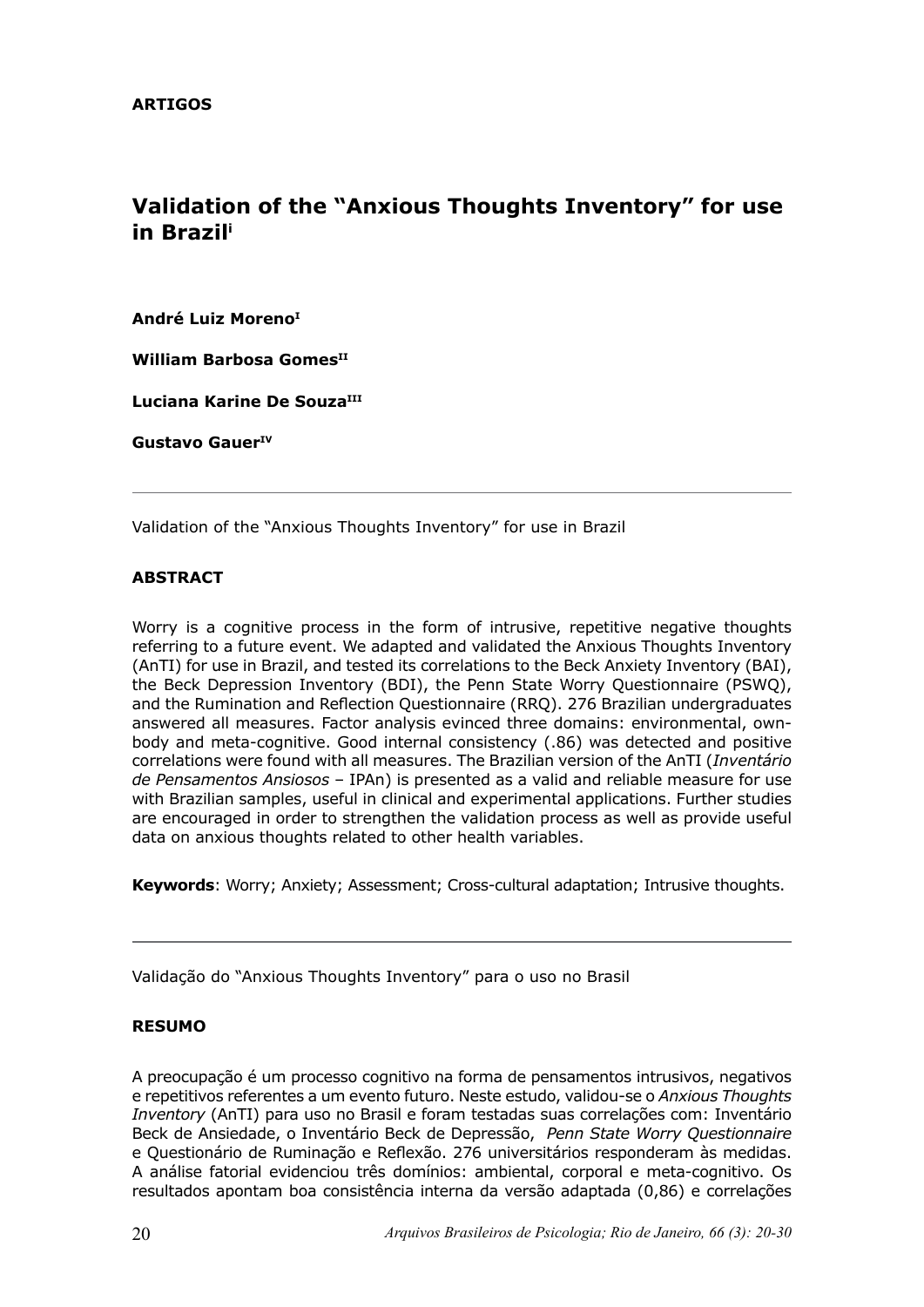positivas com todas medidas avaliadas. A versão brasileira do AnTI (Inventário de Pensamentos Ansiosos - IPAN) é apresentada como uma medida válida e confiável para uso com amostras brasileiras, útil em aplicações clínicas e experimentais. Mais estudos são incentivados a fim de fortalecer o processo de validação, bem como fornecer dados úteis sobre pensamentos ansiosos relacionados a outras variáveis de saúde.

**Palavras-chave**: Preocupação; Ansiedade; Avaliação psicológica; Adaptação transcultural; Pensamentos instrusivos.

Validación del "Anxious Thoughts Inventory" para su uso en Brasil

# **RESUMEN**

La preocupación es un proceso cognitivo en forma de pensamientos intrusivos negativos y repetitivos que se refieren a un evento futuro. Hemos adaptado el *Anxious Thoughts Inventory* (AnTI) para su uso en Brasil y probamos sus correlaciones con: Inventario de Ansiedad de Beck (BAI), Inventario de Depresión de Beck (BDI), Cuestionario de Preocupación Penn State (PSWQ) y Cuestionario de Reflexión y Rumiación (QRR). 276 estudiantes brasileños respondieron las medidas. El análisis factorial reveló tres dominios: corporal, ambiental y meta-cognitivo. Se detectó una buena consistencia interna de la versión adaptada (0,86) y se encontraron correlaciones positivas con todas las medidas evaluadas. La versión brasileña de AnTI (*Inventário de Pensamentos Ansiosos* - IPAn) se presenta como una medida válida para uso con muestras brasileñas, útil en aplicaciones clínicas y experimentales. Se alienta a más estudios para fortalecer el proceso de validación, así como proporcionar datos útiles sobre los pensamientos de ansiedad relacionados con otras variables de salud.

**Palabras clave**: Preocupación; Ansiedad; Evaluación; Adaptación cultural; Pensamientos intrusivos.

Worry is a cognitive pattern characterized by negative, intrusive, and repetitive thoughts about a future event (Becker, Rinck, Roth, & Margraf, 1998; Borkovec, Robinson, Pruzinsky, & DePree, 1983). Typical worry-related thoughts are verbal in form, and refer to a future event of uncertain outcome that is perceived as threatening (Beck & Clark, 1997; Freeston, Dugas, & Ladouceur, 1996; Leigh & Hirsch, 2011; Provencher, Freeston, Dugas, & Ladouceur, 2000; Stokes & Hirsch, 2010). The character of worry and its implications make it a crucial cognitive component of anxiety (Clark & Beck, 2012; Eysenck & Calvo, 1992; Wells & Carter, 1999, 2001). In the scope of psychiatric disorders, pathological worry is currently regarded as a main feature in the etiology and maintenance of Generalized Anxiety Disorder [GAD] (American Psychiatric Association, 2002). Subsequent editions of the Diagnostic and Statistical Manual of Mental Disorders [DSM] show an increasing recognition of the role of worry in GAD (Kendler, 2010), and some authors have suggested its substitution for a Generalized Worry Disorder diagnose (Andrews et al., 2010). Moreover, worry has shown to be highly correlated with other anxiety disorders, such as Social Phobia, Obsessive-Compulsive Disorder, and affective disorders like Depression (Hoye, Herzberg, & Gloster, 2009; Muris, Roelofs, Rassin, Franken, & Mayer, 2005; Roemer, Orsillo, & Barlow, 2002; Wells & Carter, 2001).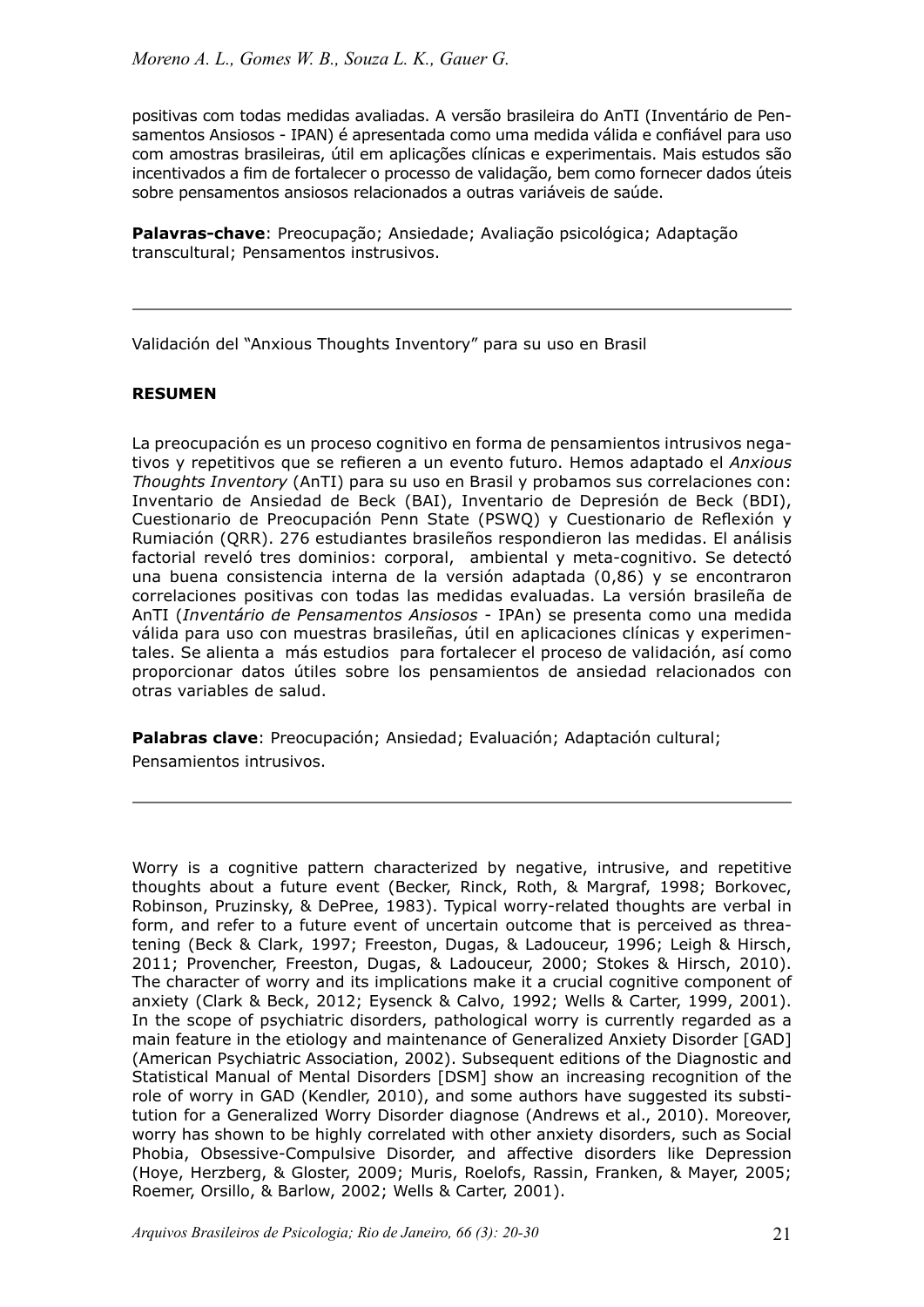Developing measures to assess worry, although justified and potentially useful in a range of clinical contexts, is a complex endeavor. Many constructs such as control of intrusive thoughts, thought suppression, and meta-cognition are frequently associated to worry and often considered to be indirectly assessing it (Cartwright-Hatton & Wells, 1997; Wegner & Zanakos, 1994; Wells & Davies, 1994). Nevertheless, the specificity of worry as a thought pattern suggests the necessity of specific measures. The Penn State Worry Questionnaire (Meyer, Miller, Metzger, & Borkovec, 1990) is a known measure of the frequency of worry thoughts. However useful as a measure, it does not assess the specific contents of worry thoughts a subject might experience. Evaluation of such contents not only allows for thorough diagnostics, but it might enable a clearer understanding of the role of worry in anxiety disorders, especially GAD, and assessing cognitive vulnerabilities to anxiety disorders (Khawaja, McMahon, & Strodl, 2011; Olatunji, Wolitzky-Taylor, Sawchuk, & Ciesielski, 2010).

A recent review of anxiety-related measures available in Brazil showed that, despite the key role worry plays in anxiety disorders, at present, the PSWQ is the only instrument adapted and validated for use with the Brazilian population (DeSousa, Moreno, Manfro, Gauer, & Koller, 2013). Castillo, Macrini, Cheniaux and Landeira-Fernandez (2010) reached good psychometric standards on their adapted version, although, as mentioned, the PSWQ only measures worry frequency.

The Anxious Thoughts Inventory (AnTI) (Wells, 1994) specifically evaluates the contents of worry thoughts. It was developed following structured interviews with patients experiencing anxiety. Its good psychometric properties (e.g.: stability, realibility and subscale intercorrelations) have supported the use of AnTI in studies with clinical (Khawaja et al., 2011; Khawaja & McMahon, 2011) as well as general public populations (Bruin, Muris, & Rassin, 2007; Bruin, Rassin, & Muris, 2007).

The research on the content of worry is important to improve the understanding of the role of worry in anxiety disorders, predominantly generalized anxiety disorder (Khawaja, McMahon, & Strodl, 2011; Olatunji et al., 2010). This occurs either by improving the predictive power of association between variables or enhancing the descriptive power of the models of cognitive disorders (Wells & Carter, 1999, 2001). Moreover, assessing contents of worry allows access to cognitive vulnerabilities in anxiety disorders, anticipating the establishment of these disorders and contributing to their prevention.

The present study aimed at adapting and validating the Anxious Thoughts Inventory for use in Brazil. Evidence for construct validity, convergent and concurrent validity was sought through correlations with the Beck Anxiety Inventory (BAI), the Beck Depression Inventory (BDI), the Penn State Worry Questionnaire (PSWQ), and the Rumination and Reflection Questionnaire (RRQ).

# **Method**

### **Participants**

The sample had 276 college students (174 women) from public universities located in Porto Alegre, RS, Brazil. Mean age was 22.8 years  $(SD = 6.8)$ , and 14.0 was the mean schooling years on this sample (*SD* = 3.5).

### **Instruments**

Anxious Thoughts Inventory (AnTI) (Wells, 1994). The AnTI comprises 22 items were distributed in three factors: social worry, physical health worry, and meta-worry. Each item presents subjects with a four-point *Likert* scale, and the total score is obtained by summing up the points. Examples are: "Unpleasant thoughts enter my mind against my will" and "I worry about making a fool of myself". The original ver-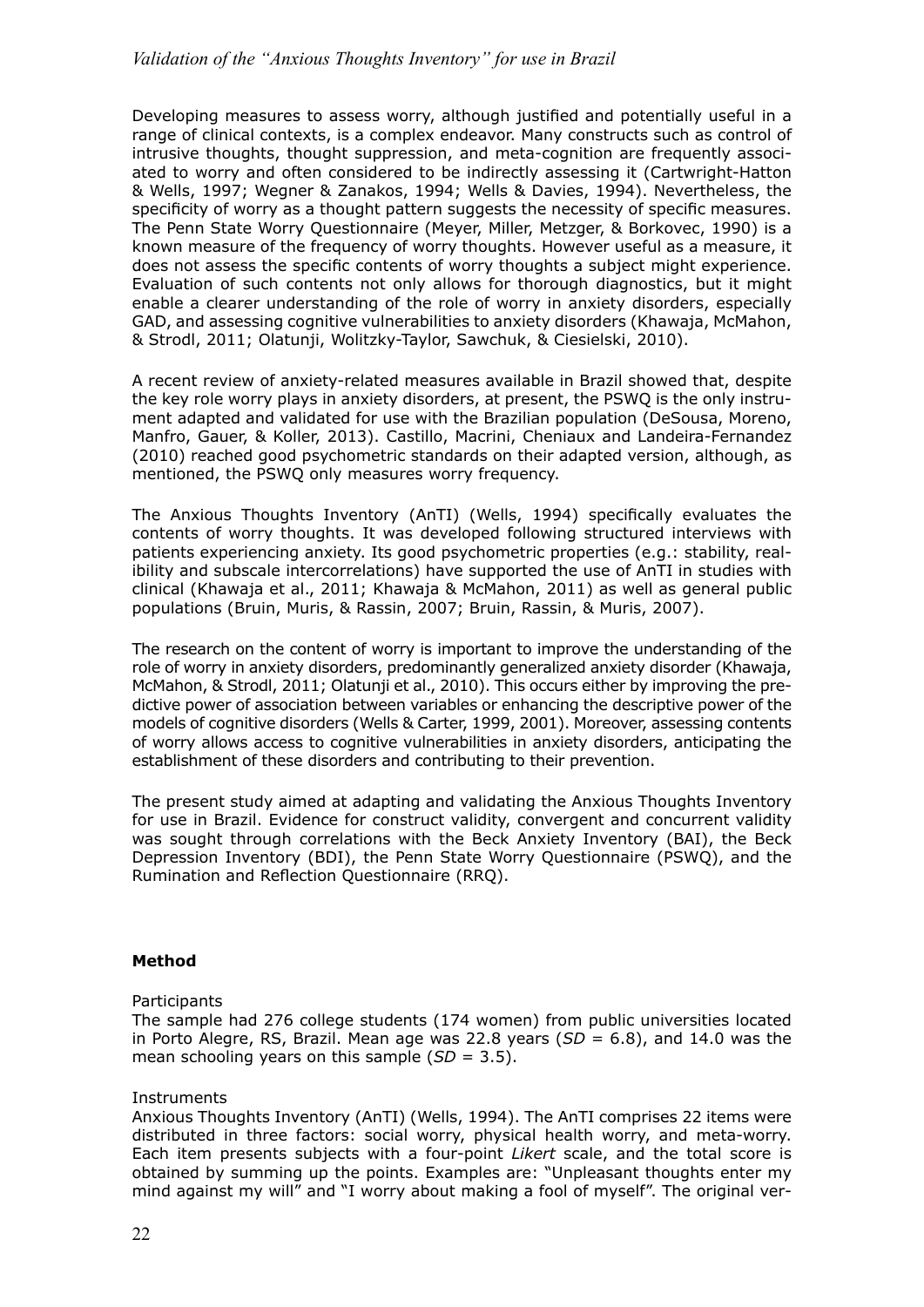sion presented good reliability scores (.84 for social worry; .81 for physical health; .75 for meta-worry) and test-retest stability ( $r_s = .80$ ) within a six-week interval. AnTI also presented high correlations with neuroticism ( $r<sub>s</sub>$  = .73) and anxiety-state (.73). The measure was sensible to differences between clinical and non-clinical groups, and showed to be a clinical index of panic disorder (Wells, 1994).

Penn State Worry Questionnaire (PSWQ) (Meyer et al., 1990) – Brazilian Version (Castillo et al., 2010). It is a 16-item measure that taps frequency of worry, with one factor depicting worry thoughts and a second factor tapping their absence. Internal consistency was .84. In the Brazilian version, the moderate coefficients correlations between the two factors, the good correlations between the total score of scale associated with a moderate correlations between the total score and another anxiety measure (State-Trait Anxiety Inventory) indicate that PSWQ measures a unique construct meaningful to the evaluation of worry.

Beck Anxiety Inventory (BAI) (Beck & Steer, 1993a) – Brazilian Version (Cunha, 2001). The 21-item self-report measure assesses the intensity of anxiety symptoms, using a four-point *Likert* scale. Internal consistency was .87 and test-retest correlations was .91 for normal samples. In the validation study, BAI presented good positive correlation (.76) with another anxiety measure (State-Trait Anxiety Inventory).

Beck Depression Inventory (BDI) (Beck & Steer, 1993b) – Brazilian Version (Cunha, 2001). A 21-item self-report instrument evaluates the intensity of depression symptoms, using a four-point *Likert* scale. Internal consistency was.82 and test-retest correlation was .91 for normal samples. In the validation study, BDI presented moderate positive correlation (.62) with another depression measure (Hamilton Depression Scale).

Reflection and Rumination Questionnaire (QRR) (Trapnell & Campbell, 1999) – Brazilian Version (Zanon & Teixeira, 2006). It assesses private self-consciousness through 24 items divided into a reflection factor (creative self-exploring moved by self-knowledge) and a rumination factor (a tendency to focus attention in threatening or unpleasing aspects of the self). Internal consistency was.87. The Brazilian version presented moderate negative correlation with self-esteem and moderate positive correlation with neuroticism.

# Procedures

Participants signed an informed consent form, approved by local Ethics Comitee (protocol 16431) and responded to the measures in class. In order to control for order effects, instruments were administered in two different orders: AnTI, PSWQ, BAI, BDI, and QRR for half the sample; and PSWQ, AnTI, BAI, BDI, and QRR for the other half. Total administration time lasted an average of 30 minutes. All statistical analyses were conducted considering a significance level of .01.

# **Results**

Development of the Brazilian-Portuguese Version of the AnTI

The first and last author translated the measure separately. Both evaluated the translations and agreed upon a single version, which was in turn back-translated into English by a cognitive psychology/psychological assessment expert. The back-translated version was sent to the author of the original instrument, who attested the semantic equivalence between versions. The approved version was administered to 12 undergraduates (aiming a degree in Psychology), followed by a focus group discussion that confirmed the plain understanding of the items in Brazilian-Portuguese. Hence the Inventário de Pensamentos Ansiosos (IPAn) was considered ready for data collection.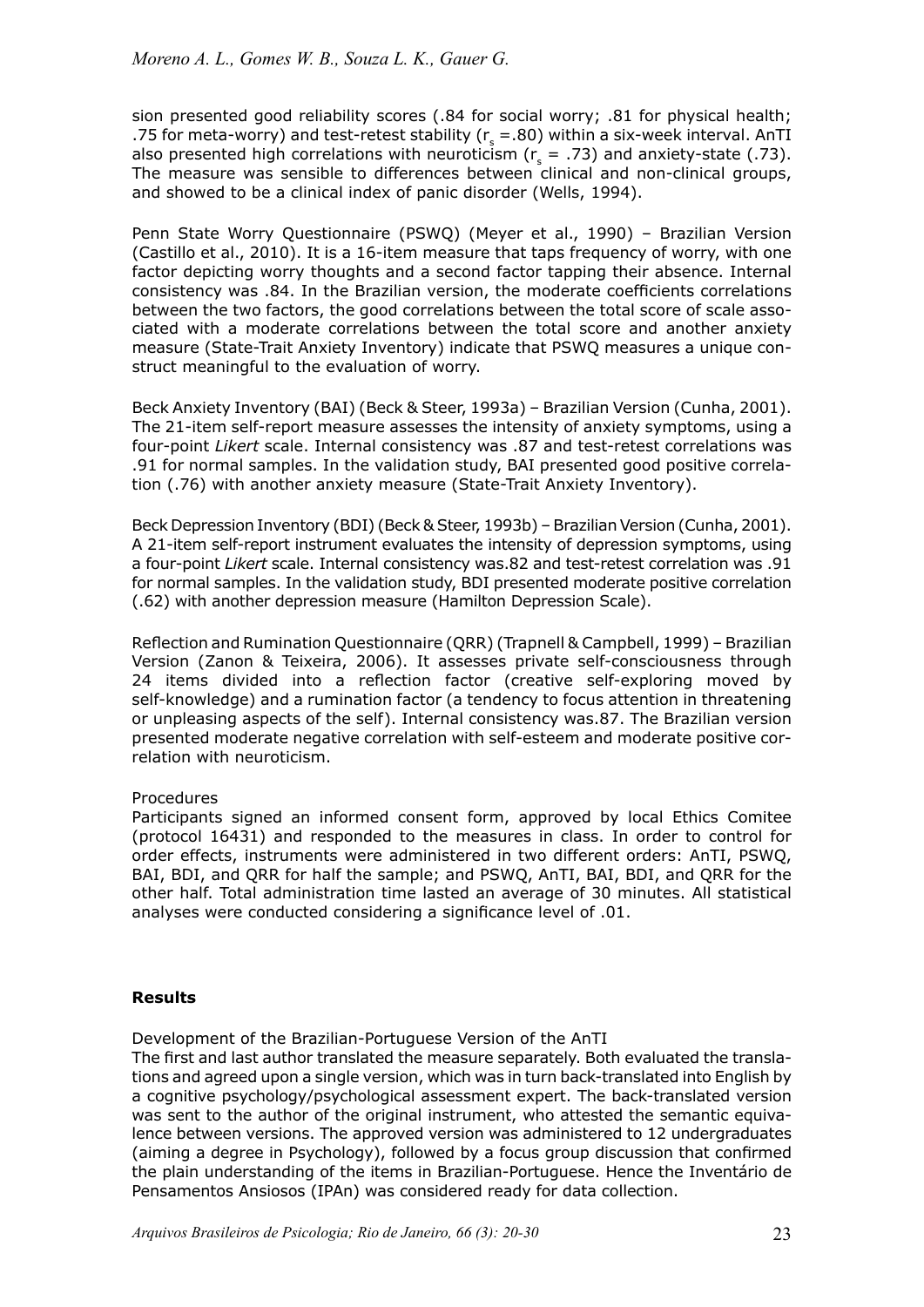Descriptive statistics and internal consistency analyses. The mean of the total score of IPAn was 45.01 (*SD* = 9.46), ranging from 26 to 77 points. IPAn's median score was 44, with the first quartile ending at 38 points and the third at 52. No significant differences were detected between men and women mean scores. Internal consistency analysis was .86.

Factor analyses. Principal components analysis with direct Oblimin rotation and a forced three-factor solution was carried out, taking a minimum factor load of .30 as criterion for item analysis. The three-factor model explained 44.5% of the variance, a result equivalent to the one found in the original English version. A scree plot test was also conducted and enabled a clear visualization of the three main factors. Internal consistency was .84 for the physical health factor, .68 for the social factor, and .74 for the meta-worry factor. Table 1 presents factor loadings per item and their distribution throughout the three factors.

|                  |                     | $1$ recording to $11 \text{ m}$ |                   |  |  |
|------------------|---------------------|---------------------------------|-------------------|--|--|
|                  |                     | Factor                          |                   |  |  |
| Item             | <b>Social Worry</b> | <b>Physical Health Worry</b>    | <b>Meta-Worry</b> |  |  |
| 20               | .886                | $-.111$                         | .071              |  |  |
| $8\,$            | .743                | $-.045$                         | $-.018$           |  |  |
| 9                | .716                | $-.095$                         | $-.052$           |  |  |
| 12               | .701                | $-.075$                         | .044              |  |  |
| 14               | .645                | $-.155$                         | $-.043$           |  |  |
| 18               | .532                | .146                            | $-.188$           |  |  |
| 17               | .529                | .117                            | $-.270$           |  |  |
| $\mathbf{1}$     | .493                | .146                            | .196              |  |  |
| $\overline{2}$   | .472                | .049                            | $-.207$           |  |  |
| $\mathfrak{Z}$   | .410                | .133                            | $-0.016$          |  |  |
| 5                | $-.002$             | .793                            | .042              |  |  |
| $\boldsymbol{7}$ | $-.056$             | .762                            | .023              |  |  |
| $\overline{4}$   | .039                | .714                            | .028              |  |  |
| 15               | $-.012$             | .706                            | .012              |  |  |
| 10               | $-.020$             | .345                            | .009              |  |  |
| 19               | $-.007$             | .343                            | $-.195$           |  |  |
| 6                | $-.061$             | .003                            | $-.849$           |  |  |
| 11               | .054                | .000                            | $-.713$           |  |  |
| 22               | $-.028$             | $-.052$                         | $-.654$           |  |  |
| 16               | .157                | .226                            | $-.501$           |  |  |
| 13               | .412                | $-.014$                         | $-.428$           |  |  |
| 21               | .264                | .223                            | $-.279$           |  |  |

Table 1: Factor loadings for Principal Components Analysis With Oblimin Rotation of Anxiety Thoughts

According to IPAn

*Note*. Factor loadings > .30 are in boldface.

Overall the item distribution was similar to the one found in the original version of the scale, except for item 3. Table 1 shows that the item ("*Quando olho para o meu futuro, penso mais sobre coisas negativas que podem me acontecer do que coisas positivas*") loaded on a different factor compared to what was expected. Item 13 ("*Eu levo as decepções tão a sério que não consigo tirá-las da minha cabeça*") loaded on two factors (1 and 3), showing the same tendency as observed in the factor analyses conducted for the English original version. Item 21 also loaded on factors 1 and 3, but below .30. Item-total corrected correlations ranged from .09 to .73. Table 2 shows inter-factor correlations.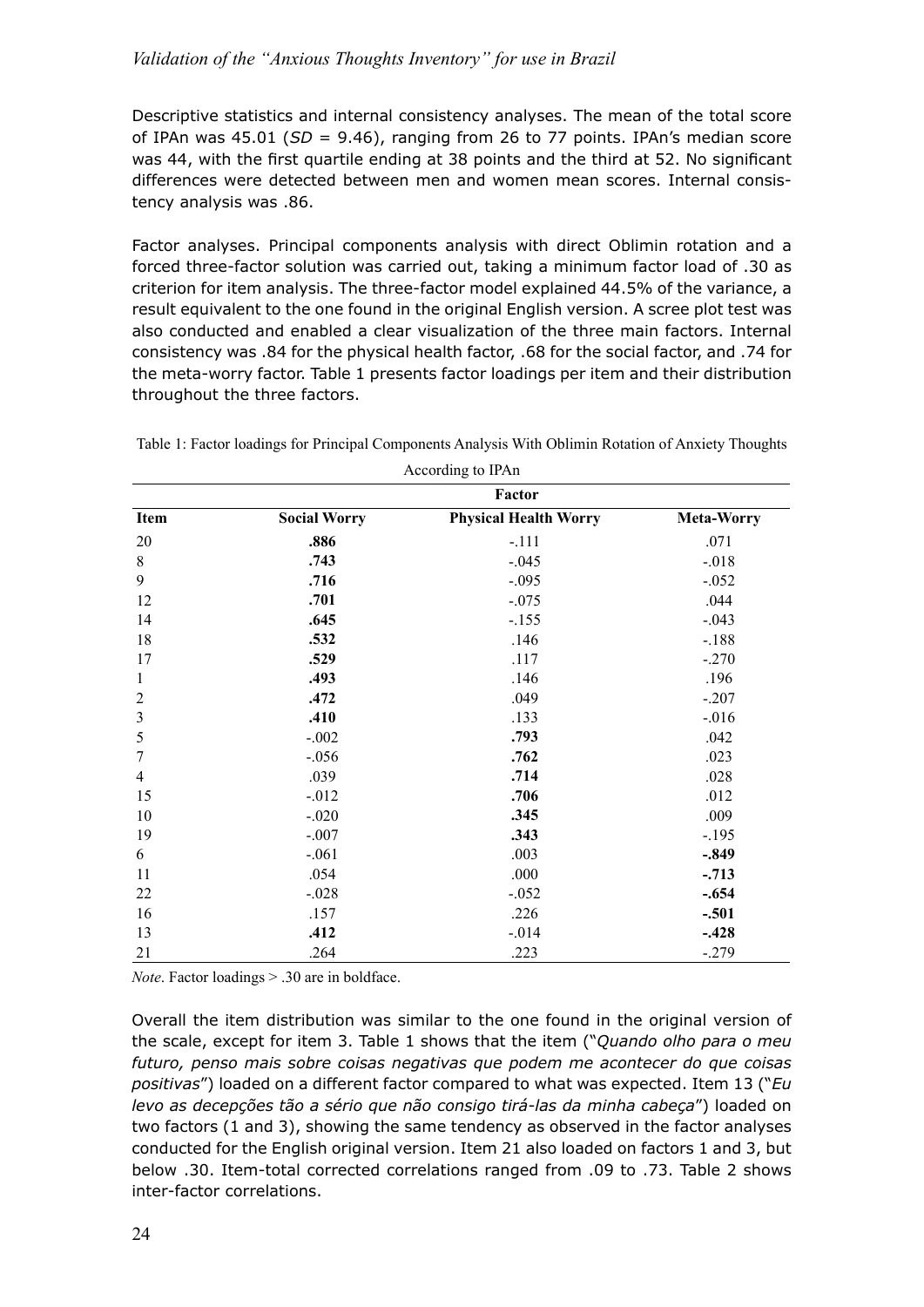| Tuble 2. Spearing Correlations between 117111 Total Seore and no haviols |                                     |                                              |      |  |  |
|--------------------------------------------------------------------------|-------------------------------------|----------------------------------------------|------|--|--|
|                                                                          | <b>Physical Health Worry Factor</b> | <b>Social Worry Factor Meta-Worry Factor</b> |      |  |  |
| IPAn Total                                                               | .873                                | .509                                         | .809 |  |  |
| Meta-Worry Factor                                                        | .555                                | .298                                         |      |  |  |
| Social Worry Factor                                                      | 198                                 |                                              |      |  |  |

| Table 2: Spearman Correlations between IPAn Total Score and its factors |  |  |
|-------------------------------------------------------------------------|--|--|
|-------------------------------------------------------------------------|--|--|

According to Table 2, moderate to high correlations were depicted, except for the social worry factor. This factor did not significantly correlate with the others.

#### IPAn correlations with PSWQ, BDI, BAI, and QRR

The sample used for this study obtained the following mean scores for the aforementioned measures: 50.7 for the PSWQ ( $SD = 10.60$ ); 9.1 for the BAI ( $SD = 6.91$ ); 7.9 for the BDI (*SD* = 5.83); and 49.1 for the QRR (*SD* = 6.76). Table 3 presents the correlations between the IPAn and the depression, anxiety, worry, and reflection/rumination measures. All correlations were higher than .511 and considered statistically significant ( $p < .01$ ).

Table 3: Spearman Correlations between IPAn Total, PSWQ, BDI, BAI, and QRR

|             | <b>QRR</b> | <b>BDI</b> | BAI  | <b>PSWQ</b> |  |
|-------------|------------|------------|------|-------------|--|
| IPAn Total  | .515       | .565       | .511 | .633        |  |
| <b>PSWQ</b> | .379       | .427       | .445 |             |  |
| <b>BAI</b>  | .334       | .580       |      |             |  |
| <b>BDI</b>  | .376       |            |      |             |  |

The measures of depression, anxiety, worry and reflection/rumination were also correlated with the IPAn factors separately, as shown in Table 4. No correlations were found between the social worry factor and the measures.

Table 4: Spearman Correlations between IPAn Factors, PSWQ, BDI, BAI, and QRR

|                       | ORR  | BDI  | BAI  | <b>PSWQ</b> |
|-----------------------|------|------|------|-------------|
| Meta-Worry            | .507 | .525 | .457 | .606        |
| Social Worry          | 091  | 206  | .252 | .270        |
| Physical Health Worry | .489 | .478 | 435  | .526        |

### **Discussion**

This study aimed at adapting and validating the AnTI for use in Brazil, here on referred to as the *Inventário de Pensamentos Ansiosos* (IPAn). All internal consistency analyses conducted evinced good indexes, similar to the original scale (Wells, 1994). Factor structure was nearly equivalent to the original, except for item 3 that migrated from the meta-worry factor to the social worry factor. The factor structure equivalence between the original and the Brazilian version favors the understanding that there might be a common and persistent pattern of thought content throughout the cultures involved. IPAn presented moderate correlations with frequency of worry, depression symptoms, private self-consciousness, and anxiety symptoms, particularly of physiological nature.

The original factors in the AnTI were named social worry, physical health worry, and meta-worry. Despite the adequate adaptation of the items for use with Brazilian samples carried out in this study, the nomenclature adopted for the factors do not seem to meet most of the items in the Brazilian version. The items do not directly refer to social situations or health problems. Furthermore, understanding these factors in domains of worry is more suitable when discussing contents of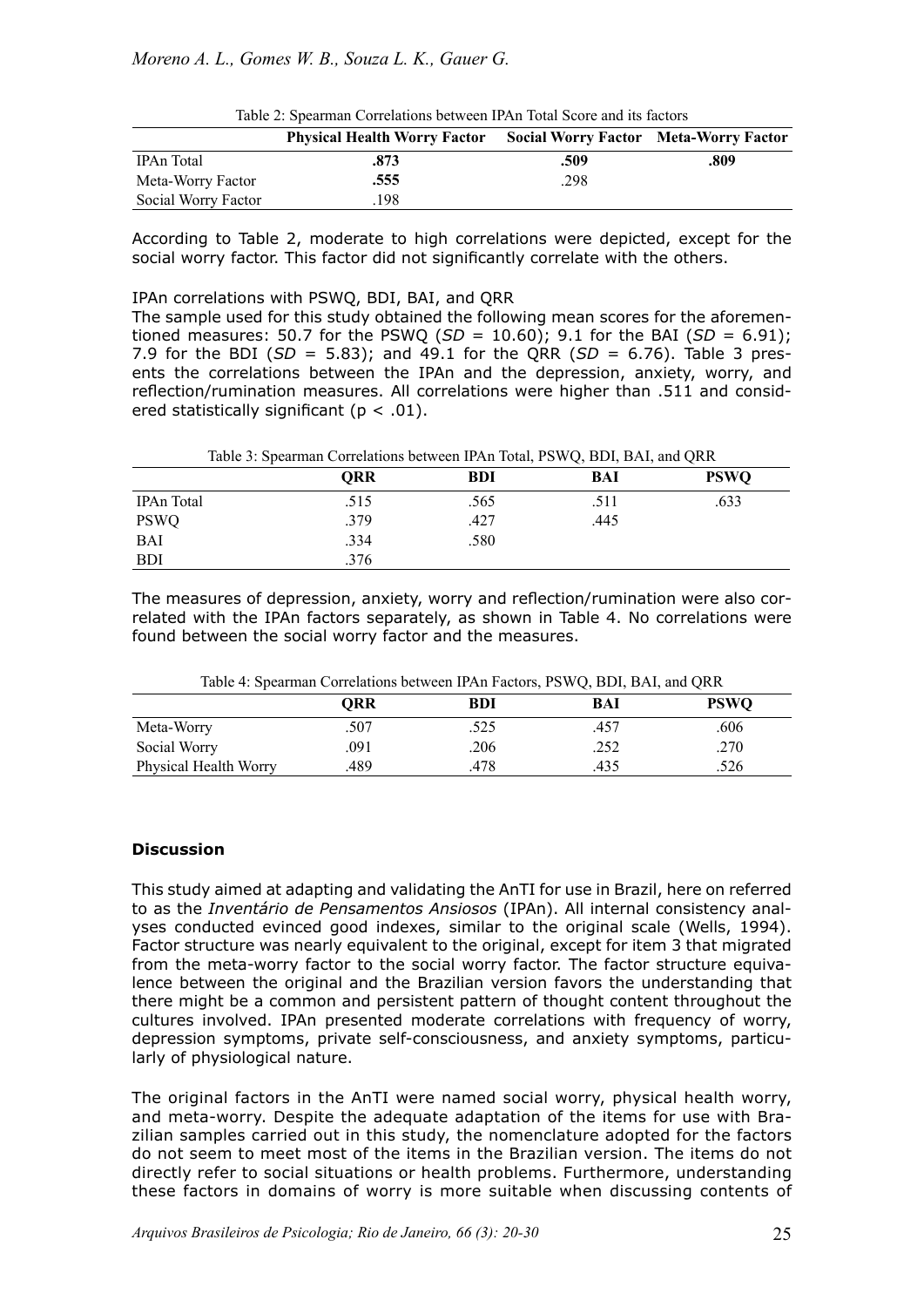worry, given that the three factors share the negative repetitive process of worry but differ in the expression of this process. In this sense, it would seem more appropriate to rename the social worry factor into a more suitable other-related name that better reflects the sort of worry expressed through the items, such as "environmental domain", as for the health worry factor, a more self-related name would probably fit better, such as "own-body domain". The main feature of the meta-worry factor, the meta-cognitive process, should be maintained, only adapting its name for a more suitable understanding of worry in domains: "meta-cognitive domain".

IPAn presented adequate correlations with the measures PSWQ, BDI, BAI, and QRR. Concurrent validity was established as a strong correlation was found between IPAn and PSWQ, suggesting an intrinsic relationship concerning frequency of worry in both measures, regardless of the content of the thoughts.

The concomitant availability of the PSWQ-Brazilian Version (Castillo et al., 2010) and the IPAn (this study), with good psychometric properties, supports the understanding that both instruments should be simultaneously used in the anxiety diagnosis process in which worry pertains to the etiology under study. Frequency and content of worry thoughts may also be assessed in the effectiveness evaluation of psychotherapy strategies. Taken together they work as indicators of the client's worry pattern and its performance throughout treatment.

The moderate correlation between the IPAn and the BAI may be due to the fact that they tap different aspects of anxiety. Thus while IPAn measures worry – one aspect of the cognitive process that might initiate and sustain anxiety states –, BAI measures mainly physiological symptoms linked to anxiety. Therefore the multifaceted nature of the anxiety construct is illustrated by its ability to being crucial to certain anxiety disorder diagnosis (such as GAD) as well as not that decisive for other disorders, like social phobia.

High levels of comorbidity between anxiety disorders and depressive symptoms (Kendler, 2010) could explain the moderate correlation involving the IPAn and the BDI scores. Consequently a more precise assessment of negative repetitive thoughts allows a better differential diagnosis when dealing with anxiety and depressive disorder indicators. Consistent with this, IPAn should not be used as unique measure to indicate differences between repetitive thoughts of depression and anxiety, since that it seems that anxiety thoughts might also exist in depression. However, this idea has to be supported in others contexts.

The moderate correlation observed between the IPAn and the QRR suggests that self-consciousness is crucial to perceiving worry as pathological. Moreover, the QRR factor that entails noticing threatening elements to ones self favors the definition of worry sustained on this study. However, it is possible that the worry construct is mostly determined by the negative repetitive pattern in comparison to the past- or future-directedness feature of the processed representation. In other words, rumination of past events and worry about future episodes may give rise to a dimension more representative of specific individual differences, with a refinement of the general pattern of the tendency of intrusion by repetitive negative thoughts. Specific measures that depict the content of rumination, similar to how IPAn assesses worry, may corroborate this idea.

Generally, IPAn presents at least moderate correlations with others instruments that are current used in the screening and diagnose of mental disorders. This particular fact could indicate that anxious thoughts should be more investigated as an important variable in mental disorders. Furthermore, the absence of good measures of repetitive thoughts in Brazil exposes that this variable has not been included in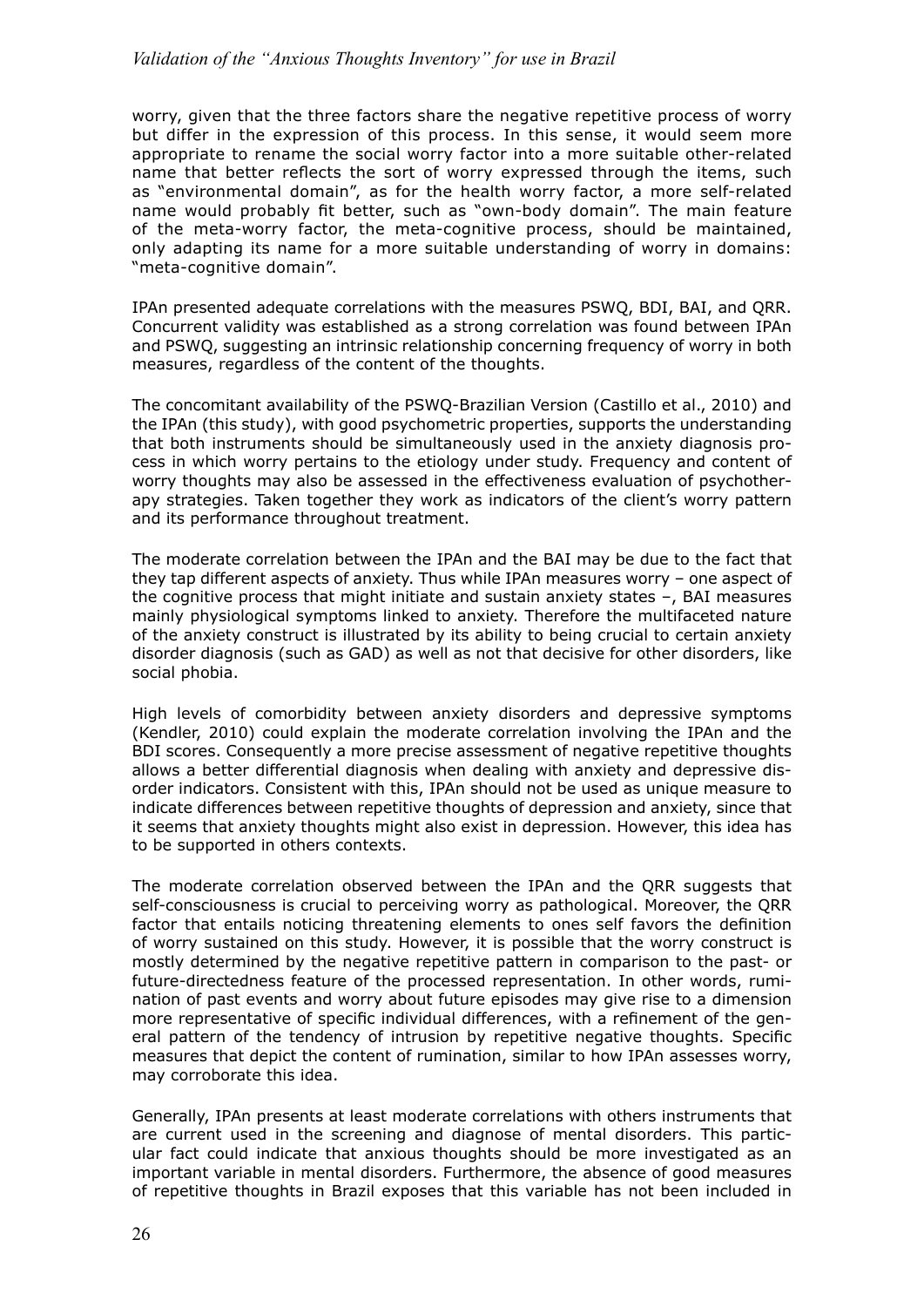assessment protocols. In this sense, IPAn presents itself as an alternative to this scenario, especially when considered the "meta-worry" and the "own-body domain".

# **Concluding remarks**

Further studies are needed to widen the understanding of anxious thoughts and the identification of opportunities for evaluation through IPAn. Studies that explore worry in relation to other disorders are relevant for allowing the realization of how important the assessment of its contents is to diagnosis in psychiatric disorders. Studies conducted with larger samples and other clinical samples will also be crucial to find data that corroborates the results herein reported, not only for generalization purposes but for more detailed information on the limits and strengths of the IPAn as well.

This study indicates that IPAn is a good alternative in evaluating worry with Brazilian samples, meeting the original psychometric qualities and factor structure. It is, also, a brief self-administered measure of agile scoring.

Taking into consideration how substantial worry is as a variable present in the psychopathology of anxiety disorders, a more available measure to assess worry contents within the Brazilian cultural context may contribute to advances in clinical psychology. In order to illustrate this, the IPAn has the potential to foster studies on the effectiveness/efficacy of cognitive therapy when treating worry. This is so much the case as cognitive therapy is considered very efficient in treating worry according to international studies (Hanrahan, Field, Jones, & Davey, 2013).

Worry contents are also relevant to studies on performance in the realm of information processing when worry is considered a variable of individual difference. Clearer descriptions of the effects of anxiety on normal cognitive processing may also be reached with the inclusion of worry as a variable in cognitive experimentation. After all, worry is the most important cognitive content in anxiety. Studies on how worry interferes with working memory, with attentional processes, and with behavioral inhibition seem interesting experimental paths to embrace.

### **References**

- Andrews, G., Hobbs, M. J., Borkovec, T. D., Beesdo, K., Craske, M. G., Heimberg, R. G., Rapee, R. M., Ruscio, A. M., & Stanley, M. A. (2010). Generalized worry disorder: a review of DSM-IV generalized anxiety disorder and options for DSM-V. *Depression and Anxiety*, 27(2), 134-147.
- American Psychiatric Association (APA). (2002). *Manual Diagnóstico e Estatístico de Transtornos Mentais - TR* [Diagnostic and Statistical Manual of Mental Disorders - DSM-IV-TR]. Porto Alegre: Artmed.
- Beck, A. T., & Steer, R. A. (1993a). *Beck Anxiety Inventory Manual*. San Antonio: Psychological Corporation.
- Beck, A. T., & Steer, R. A. (1993b). *Beck Depression Inventory Manual*. San Antonio: Psychological Corporation.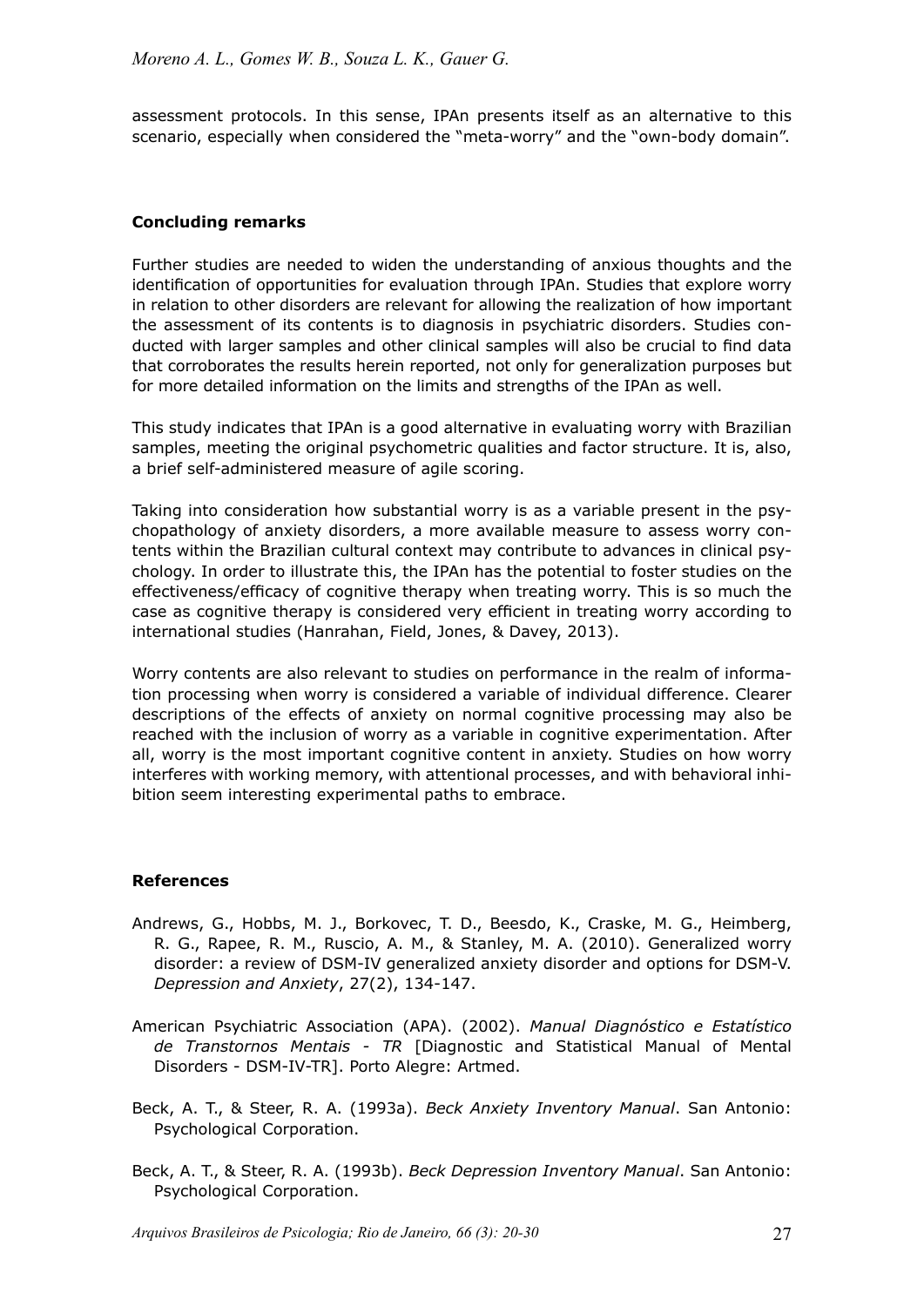- Beck, A. T., & Clark, D. A. (1997). An information processing model of anxiety: Automatic and strategic processes. *Behaviour Research and Therapy*, 35, 49-58. doi:10.1016/s0005-7967(96)00069-1
- Becker, E. S., Rinck, M., Roth, W. T., & Margraf, J. (1998). Don't worry and beware of white bears: Thought suppression in anxiety patients. *Journal of Anxiety Disorders*, 12, 39-55. doi:10.1016/s0887-6185(97)00048-0
- Borkovec, T. D., Robinson, E., Pruzinsky, T., & DePree, J. A. (1983). Preliminary exploration of worry: Some characteristics and processes. *Behaviour, Research and Therapy*, 21, 9-16. doi:10.1016/0005-7967(83)90121-3
- Bruin, G. O. de, Muris, P., & Rassin, E. G. C. (2007). Are there specific meta-cognitions associated with vulnerability to symptoms of worry and obsessional thoughts? *Personality and Individual Differences*, 42(4), 689-699.
- Bruin, G. O. de, Rassin, E. G. C., & Muris, P. (2007). The prediction of worry in non-clinical individuals: The role of intolerance of uncertainty, meta-worry, and neuroticism. *Journal of Psychopathology and Behavioral Assessment*, 29, 93-100.
- Cartwright-Hatton, S., & Wells, A. (1997). Beliefs about worry and intrusions: The Meta-Cognitions Questionnaire and its correlates. *Journal of Anxiety Disorders*, 11(3), 279- 296.
- Castillo, C., Macrini, L., Cheniaux, E., & Landeira-Fernandez, J. (2010). Psychometric properties and latent structure of the Portuguese version of the Penn State Worry Questionnaire. *The Spanish Journal of Psychology*, 13(1), 431-443.
- Clark, D. A., & Beck, A. T. (2012). O modelo cognitivo da ansiedade. In D. A. Clark & A. T. Beck (Orgs.), *Terapia cognitiva para os transtornos de ansiedade* (pp. 42-66). Porto Alegre: Artmed.
- Cunha, J. (2001). *Manual em português das Escalas Beck* [Portuguese manual of the Beck Scales]. São Paulo: Casa do Psicólogo.
- DeSousa, D. A., Moreno, A. L., Manfro, G., Gauer, G., & Koller, S. H. (2013). Revisão Sistemática de Instrumentos para Avaliação de Ansiedade na População Brasileira [Systematic review of measures to assess anxiety in Brazilian population]. *Avaliação Psicológica*, 12(3), 397-410.
- Eysenck, M. W., & Calvo, M. G. (1992). Anxiety and performance: The processing efficiency theory. *Cognition & Emotion*, 6, 409-434. doi:10.1080/02699939208409696
- Freeston, M., Dugas, M., & Ladouceur, R. (1996). Thoughts, images, worry, and anxiety. *Cognitive Therapy and Research*, 20, 265-273. doi:10.1007/bf02229237
- Hanrahan, F., Field, A. P., Jones, F. W., & Davey, G. C. L. (2013). A meta-analysis of cognitive therapy for worry in generalized anxiety disorder. *Clinical Psychology Review*, 33, 120-132.
- Hoye, J., Herzberg, P. Y., & Gloster, A. T. (2009). Is worry different from rumination? Yes, it is more predictive of psychopathology! *Psychosocial Medicine*, 6, 1-9*.*
- Kendler, K. S. (2010). The problem: Charge to the conference. In D. P. Goldberg, K. S. Kendler, P. J. Sirovatka, & D. A. Regier (Orgs.), *Diagnostic issues in depression*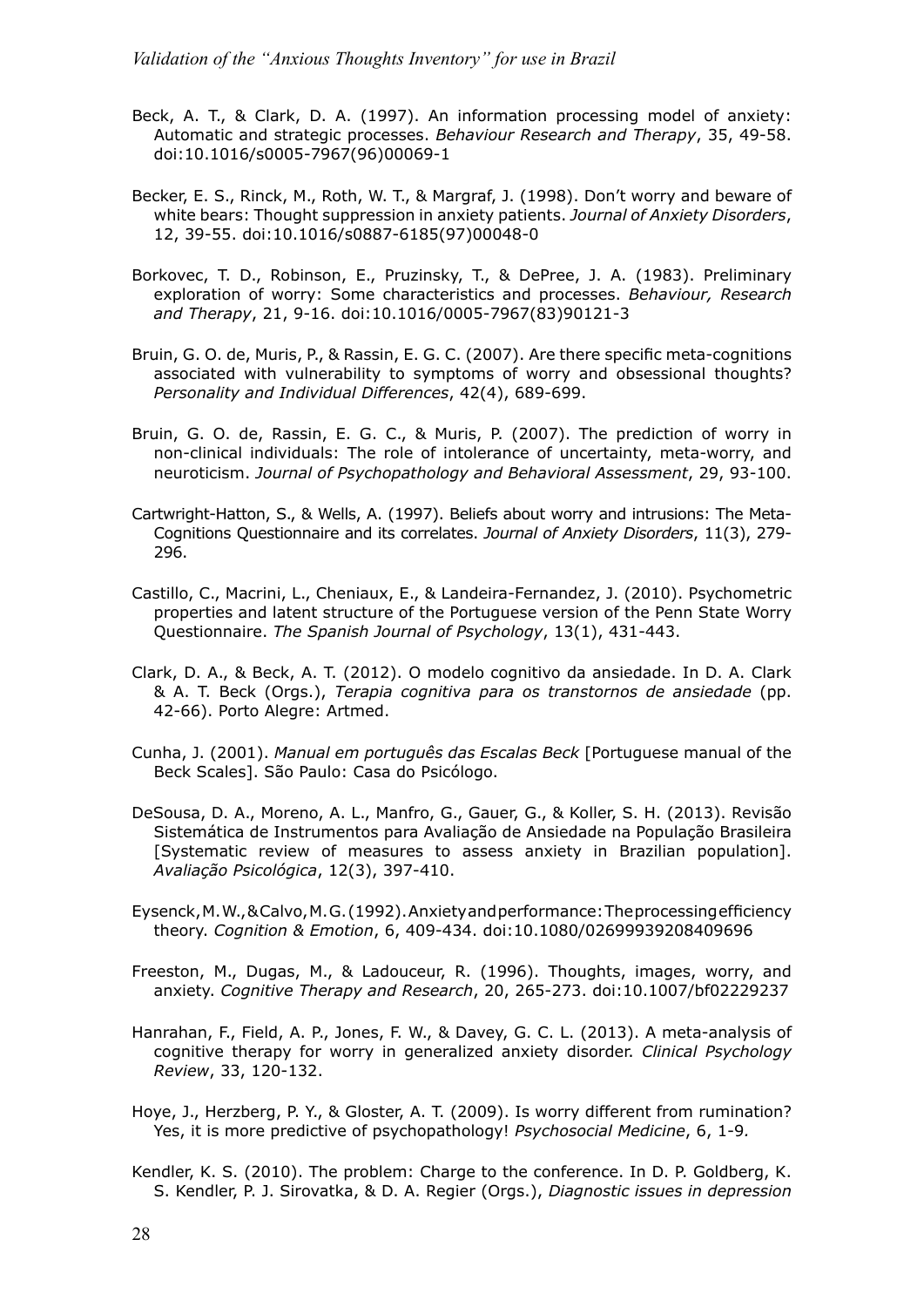*and generalized anxiety disorder: Refining the research agenda for DSM-V* (pp. 1-15). Arlinton: American Psychiatric Publishing.

- Khawaja, N. G., & McMahon, J. (2011). The relationship of meta-worry and intolerance of uncertainty with pathological worry, anxiety, and depression. *Behaviour Change*, 28, 165-180. doi:10.1375/bech.28.4.165
- Khawaja, N. G., McMahon, J., & Strodl, E. (2011). Intolerance of uncertainty and meta-worry: Relative importance in discriminating GAD. *Behaviour Change*, 28, 181-194.
- Leigh, E., & Hirsch, C. R. (2011). Worry in imagery and verbal form: Effect on residual working memory capacity. *Behaviour Research and Therapy*, 49, 99-105. doi:10.1016/j.brat.2010.11.005
- Meyer, T. J., Miller, M. L., Metzger, R. L., & Borkovec, T. D. (1990). Development and validation of the Penn State Worry Questionnaire. *Behaviour Research and Therapy*, 28, 487-495. doi:10.1016/0005-7967(90)90135-6
- Muris, P., Roelofs, J., Rassin, E., Franken, I., & Mayer, B. (2005). Mediating effects of rumination and worry on the links between neuroticism, anxiety and depression. *Personality and Individual Differences*, 39, 1105- 1111. doi:10.1016/j.paid.2005.04.005
- Olatunji, B. O., Wolitzky-Taylor, K. B., Sawchuk, C. N., & Ciesielski, B. G. (2010). Worry and the anxiety disorders: A meta-analytic synthesis of specificity to GAD. *Applied and Preventive Psychology*, 14, 1-24.
- Provencher, M. D., Freeston, M. H., Dugas, M. J., & Ladouceur, R. (2000). Catastrophizing assessment of worry and threat schemata among worriers. *Behavioural and Cognitive Psychotherapy*, 28, 211-224.
- Roemer, L., Orsillo, S. M., & Barlow, D. H. (2002). Generalized anxiety disorder. In D. H. Barlow (Org.), *Anxiety and its disorders: The nature and treatment of anxiety and panic* (pp. 477-515). New York: Guilford Press.
- Stokes, C., & Hirsch, C. R. (2010). Engaging in imagery versus verbal processing of worry: Impact on negative intrusions in high worriers. *Behaviour Research and Therapy*, 48, 418-423. doi:10.1016/j.brat.2009.12.011
- Trapnell, P. D., & Campbell, J. D. (1999). Private self-consciousness and the fivefactor model of personality: Distinguishing rumination from reflection. *Journal of Personality and Social Psychology*, 76(2), 284-304.
- Wegner, D. M., & Zanakos, S. (1994). Chronic thought suppression. *Journal of Personality*, 62, 615-640.
- Wells, A. (1994). A multi-dimensional measure of worry: Development and preliminary validation of the anxious thoughts inventory. *Anxiety, Stress & Coping*, 6, 289- 299. doi:10.1080/10615809408248803
- Wells, A., & Carter, K. (1999). Preliminary tests of a cognitive model of generalized anxiety disorder. *Behaviour Research and Therapy*, 37, 585-594. doi:10.1016/s0005-7967(98)00156-9